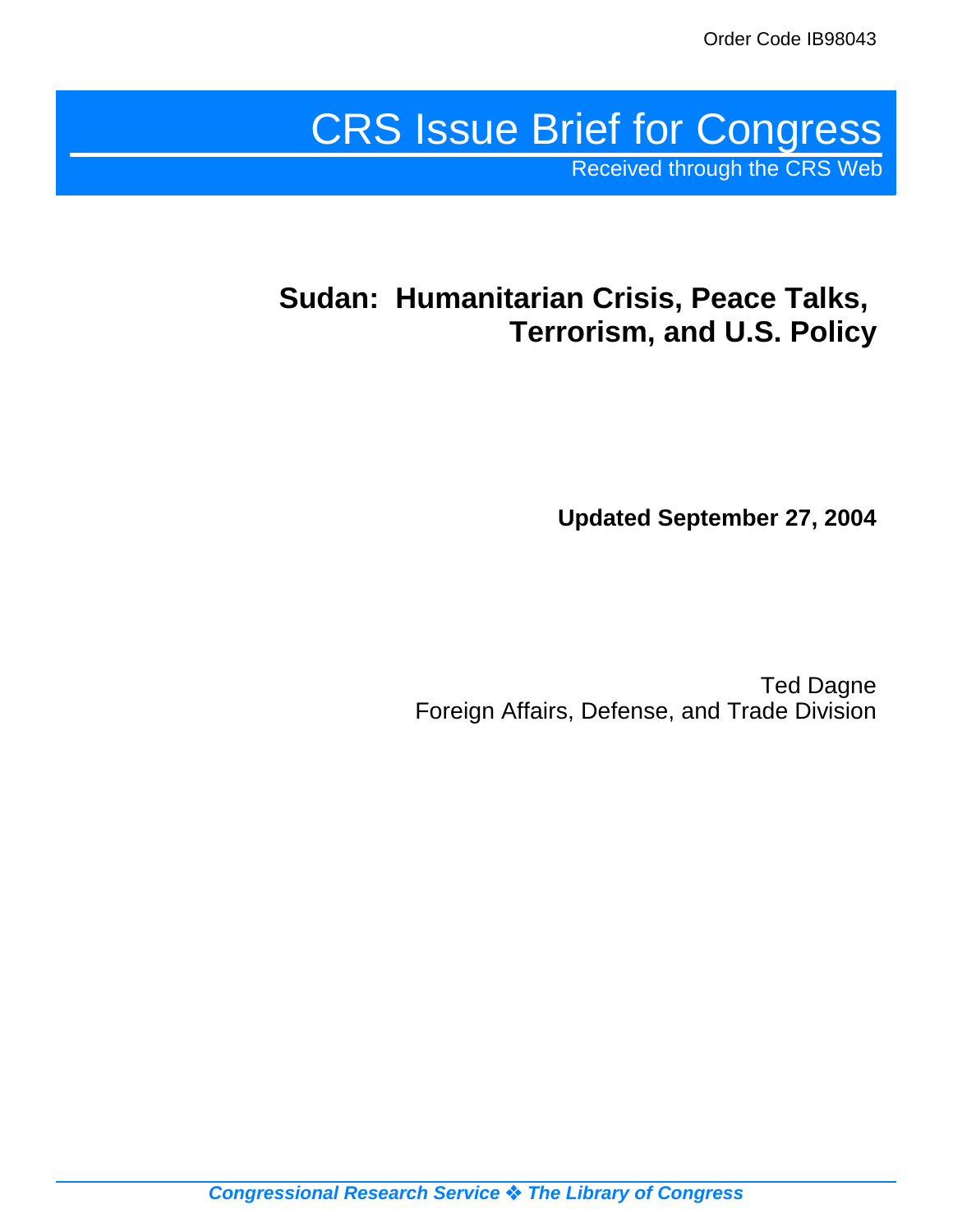# **CONTENTS**

**SUMMARY** 

MOST RECENT DEVELOPMENTS

BACKGROUND AND ANALYSIS

Developments in Darfur **Overview** The Current Crisis Negotiations and the Cease-Fire Agreement The International Community's Response The Humanitarian Situation and the U.S. Response

Peace Talks The IGAD Peace Process The Machakos Negotiations

Current Developments

The Humanitarian Crisis(South Sudan) U.S. Response

Sudan and Terrorism

Sudan and Oil Development

Sudan: Religious Persecution and Slavery

The United States and Sudan The Bush Administration and Current Policy Debate The Clinton Administration and Sudan

**LEGISLATION**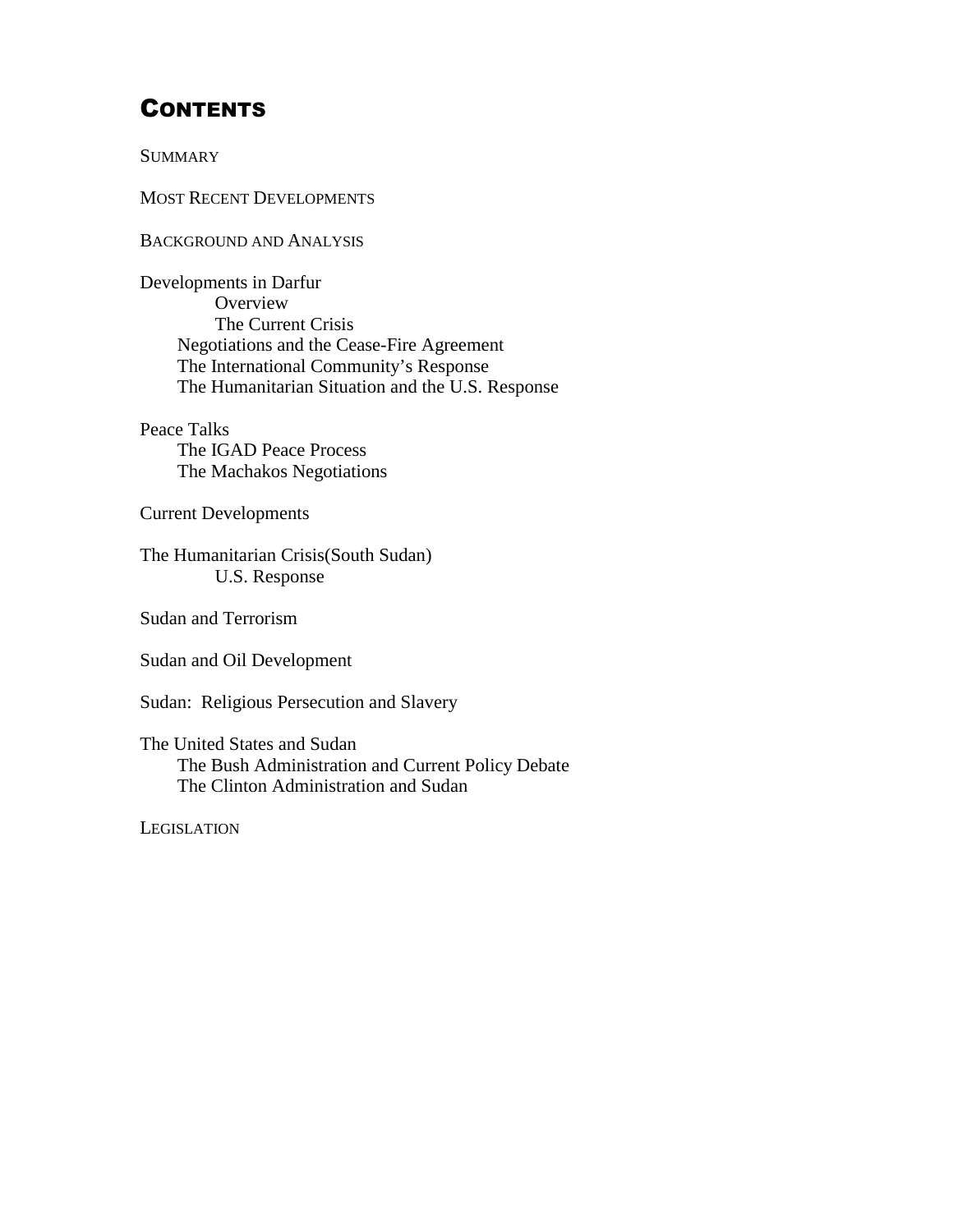## Sudan: Humanitarian Crisis, Peace Talks, Terrorism, and U.S. Policy

## **SUMMARY**

Sudan, geographically the largest country in Africa, has been ravaged by civil war intermittently for 4 decades. An estimated 2 million people have died over the past two decades due to war-related causes and famine, and millions have been displaced from their homes.

The relief operation in southern Sudan is being coordinated by Operation Lifeline Sudan (OLS), established in 1989 in response to the 1988 humanitarian crisis in which over 200,000 people died of starvation. The OLS, a consortium of U.N. agencies and three dozen non-governmental organizations (NGOs), operates in both government and rebel-controlled territories.

The 21-year civil war has been and continues to be a major contributing factor to recurring humanitarian crisis. There have been many failed attempts to end the civil war in southern Sudan, including efforts by Nigeria, Kenya, Ethiopia, former President Jimmy Carter, and the United States. To that end, the heads of state from Ethiopia, Eritrea, Kenya, and Uganda formed a mediation committee under the aegis of the Inter-Governmental Authority for Development (IGAD) and held the first formal negotiations in March 1994.

In July 2002, the Sudan government and the Sudan People's Liberation Army (SPLA) signed a peace framework agreement in Kenya. In early September, the government of Sudan walked out of the Machakos talks and returned under pressure in early October 2002. On May 26, 2004, the Government of Sudan and SPLA signed three protocols on Power Sharing, the Nuba Mountains and Southern

Blue Nile, and on the long disputed Abyei area. The signing of these protocols resolved all outstanding issues between the parties, although the parties must still negotiate and agree on a comprehensive cease-fire and modalities for implementation. On June 5, 2004, the parties signed "the Nairobi Declaration on the Final Phase of Peace in the Sudan."

Meanwhile, the ongoing crisis in Darfur in western Sudan has led to a major humanitarian disaster, with an estimated 1.2 million people displaced and more that 200,000 people forced into neighboring Chad. While there are no reliable estimates of the number of people killed as a result of the conflict, some observers project that up to 50,000 people have been killed over the past 18 months. U.S. Agency for International Development (USAID) officials assert that an estimated 320,000 could die by the end of 2004, irrespective of the international response. In July 2004, the House and Senate declared the atrocities in Darfur genocide, and the Bush Administration reached the same conclusion in September 2004.

Relations between the United States and Sudan are poor in part because of Khartoum's human rights violations, its war policy in the south, and its support for international terrorism, although in recent months relations have improved somewhat. In November 1997, the Clinton Administration imposed comprehensive sanctions on the NIF government. President Bush has renewed the sanctions since he came to office in 2001.

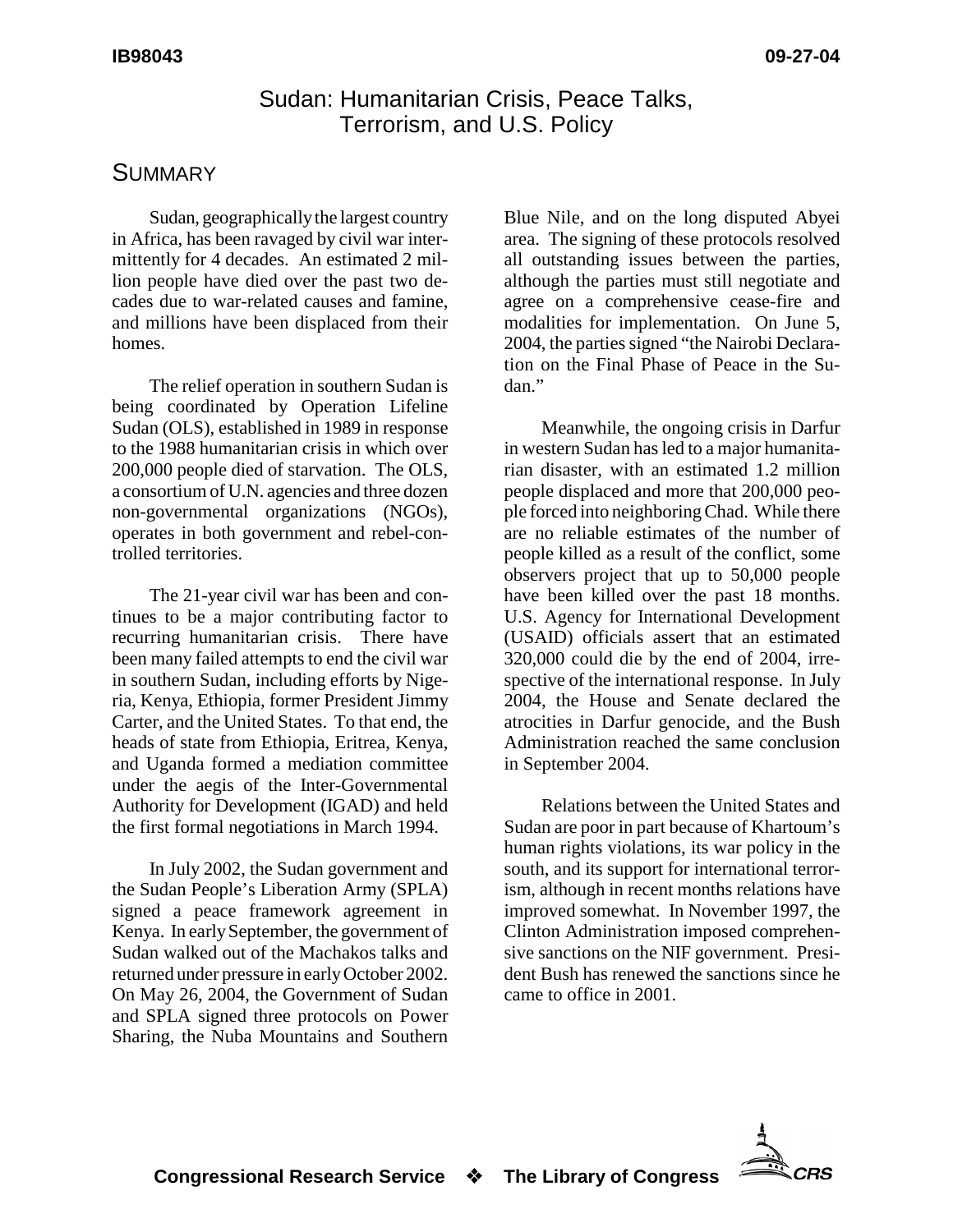# MOST RECENT DEVELOPMENTS

In September 2004, the Bush Administration declared the atrocities in Darfur genocide. In a testimony before the Senate Foreign Relations Committee, Secretary of State Powell stated that "genocide has been committed in Darfur and that the government of Sudan and the Janjaweed bear responsibility — and that genocide may still be occurring." Meanwhile, the United Nations Security Council passed Resolution 1564, threatening sanctions against the Government of Sudan (see below for more on 1564).

In mid-September, negotiations between the Government of Sudan and the Sudan Liberation Movement (SLM) and the Justice and Equality Movement (JEM) in Nigeria under the chairmanship of President Obasanjo ended without much progress. Negotiations are expected to resume in late October 2004. Moreover, talks between the SPLA and the Government of Sudan are expected to resume in early October 2004.

# BACKGROUND AND ANALYSIS

In 1956, Sudan became the first independent (from Britain and Egypt) country in sub-Saharan Africa. For almost 4 decades, the east African country with a population of 35 million people has been the scene of intermittent conflict. An estimated two million people have died over the past two decades from war-related causes and famine in southern Sudan, and millions more have been displaced. The Sudanese conflict, Africa's longest-running civil war, shows no sign of ending. The sources of the conflict are deeper and more complicated than the claims of political leaders and some observers. Religion is a major factor because of the Islamic fundamentalist agenda of the current government, dominated by the mostly Muslim/Arab north. Southerners, who are Christian and animist, reject the Islamization of the country and favor a secular arrangement. Social and economic disparities are also major contributing factors to the Sudanese conflict.

The abrogation of the 1972 Addis Ababa agreement in 1983, which ended the first phase of the civil war in the south, by former President Jaffer Nimeri is considered a major triggering factor in the current civil war. Although the National Islamic Front government, which ousted the democratically elected civilian government in 1989, has pursued the war in southern Sudan with vigor, previous governments, both civilian and military, had rejected southern demands for autonomy and equality. Northern political leaders for decades treated southerners as second-class citizens and did not see the south as an integral part of the country. Southern political leaders argue that under successive civilian and military governments, political elites in the north have made only superficial attempts to address the grievances of the south without compromising the north's dominant economic, political, and social status. In recent years, most political leaders in the north, now in opposition to the current government, say that mistakes were made and that they are prepared to correct them. But the political mood among southerners has sharply shifted in favor of separation from the north. The current government seems determined to pursue the military option. Economic conditions have deteriorated significantly, and millions of southern Sudanese are at risk of starvation due to a serious humanitarian crisis, partly caused by the government's decision to ban United Nations relief flights.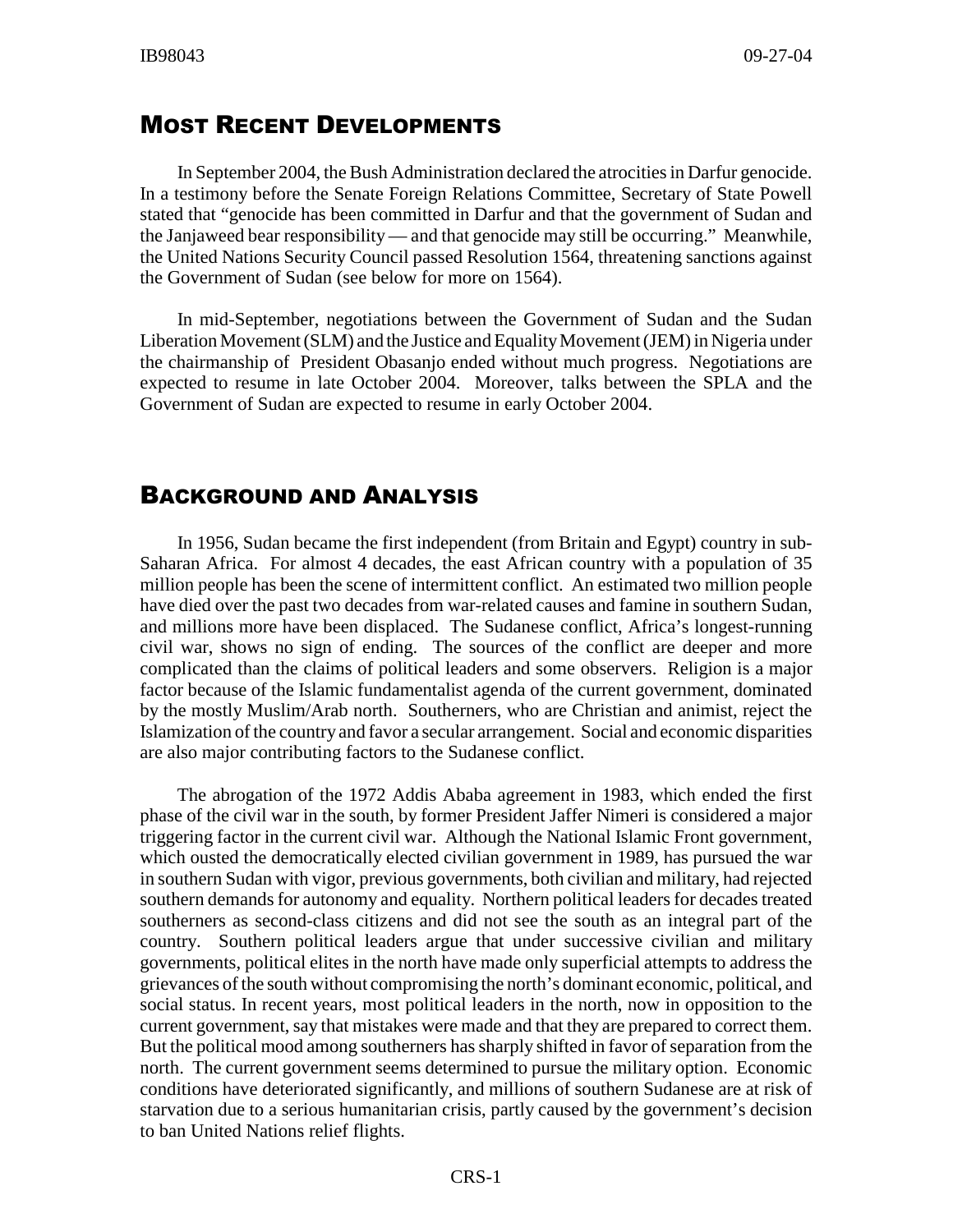# **Developments in Darfur**

**Overview.** The crisis in Darfur State in western Sudan has raised serious concerns about a major humanitarian disaster, with an estimated one million people displaced and more than 100,000 people forced into neighboring Chad. There are no reliable estimates of the number of people killed as a result of the conflict. The government of Sudan has denied or severely restricted access to relief officials in Darfur. Some observers and U.S. officials estimate that between 10,000-30,000 people have been killed over the past twelve months. The crisis in Darfur began in February 2003, when two rebel groups emerged to challenge the National Islamic Front (NIF) government in Darfur. The Sudan Liberation Army (SLA) and the Justice and Equality Movement (JEM) claim that the government of Sudan discriminates against the Muslim African ethnic groups in Darfur. The government of Sudan dismisses the SLA and JEM as terrorists. The conflict pits the three African ethnic groups, the Fur, Zaghawa, and Massaleit, against the nomadic Arab ethnic groups. Tension between the largely African-Muslim ethnic groups and the Arab inhabitants of Darfur can be traced to the 1930s and most recently in the 1980s. Successive governments in Khartoum have long neglected the African ethnic groups in Darfur and did very little to prevent or contain attacks by Arab militias against non-Arabs in Darfur. Non-Arab groups took up arms against successive central governments in Khartoum, albeit unsuccessfully. In the early 1990s, the NIF government, which came to power in 1989, began to arm Arab militias and disarm the largely African ethnic groups.

**The Current Crisis.** At the core of this conflict is a struggle for control of resources. The largely nomadic Arab ethnic groups often venture into the traditionally farming communities of Darfur for water and grazing, often triggering armed conflict between the two groups. Darfur is home to an estimated 7 million people and has more than 30 ethnic groups, although these groups fall into two major categories: African and Arab. Both communities are Muslim, and years of intermarriages have made racial distinction impossible. Fighting over resources is one of several factors that has led to intense infighting in Darfur over the years. The NIF government systematically and deliberately pursued a policy of discrimination and marginalization of the African communities in Darfur and gave support to the Arab militia to suppress non-Arabs, whom it considered a threat to its hold on power. In 2000, with the ouster of the founder of the NIF, Hassan al-Turabi, and a split within the Islamist Movement, the government imposed a state of emergency and used its new authority to crack down on dissidents in Darfur. By 2002, a little-known self-defense force of a largely Fur-dominated group emerged as the SLA, challenging government forces in Darfur.

With the NIF regime internally in turmoil and mounting international pressure to end the North-South conflict, the SLA and JEM were able to gain the upper hand in the initial phase of the conflict against government forces, and appear well prepared and armed. The rebels also enjoyed the support of the local population as well as officers and soldiers in the Sudanese army. A significant number of senior officers and soldiers in the Sudanese armed forces come from Darfur. The SLA also benefitted from outside support, including from fellow Zaghawa in Chad and financial support from Darfur businessmen in the Persian Gulf. The government of Sudan has also accused Eritrea and the Sudan People's Liberation Movement/Army (SPLM/A) of providing support to the SLA. The government of Sudan also accuses the founder of the NIF, Hassan al-Turabi, of having links with JEM. Some observers say that Turabi, through his supporters, provides political and financial support to JEM. In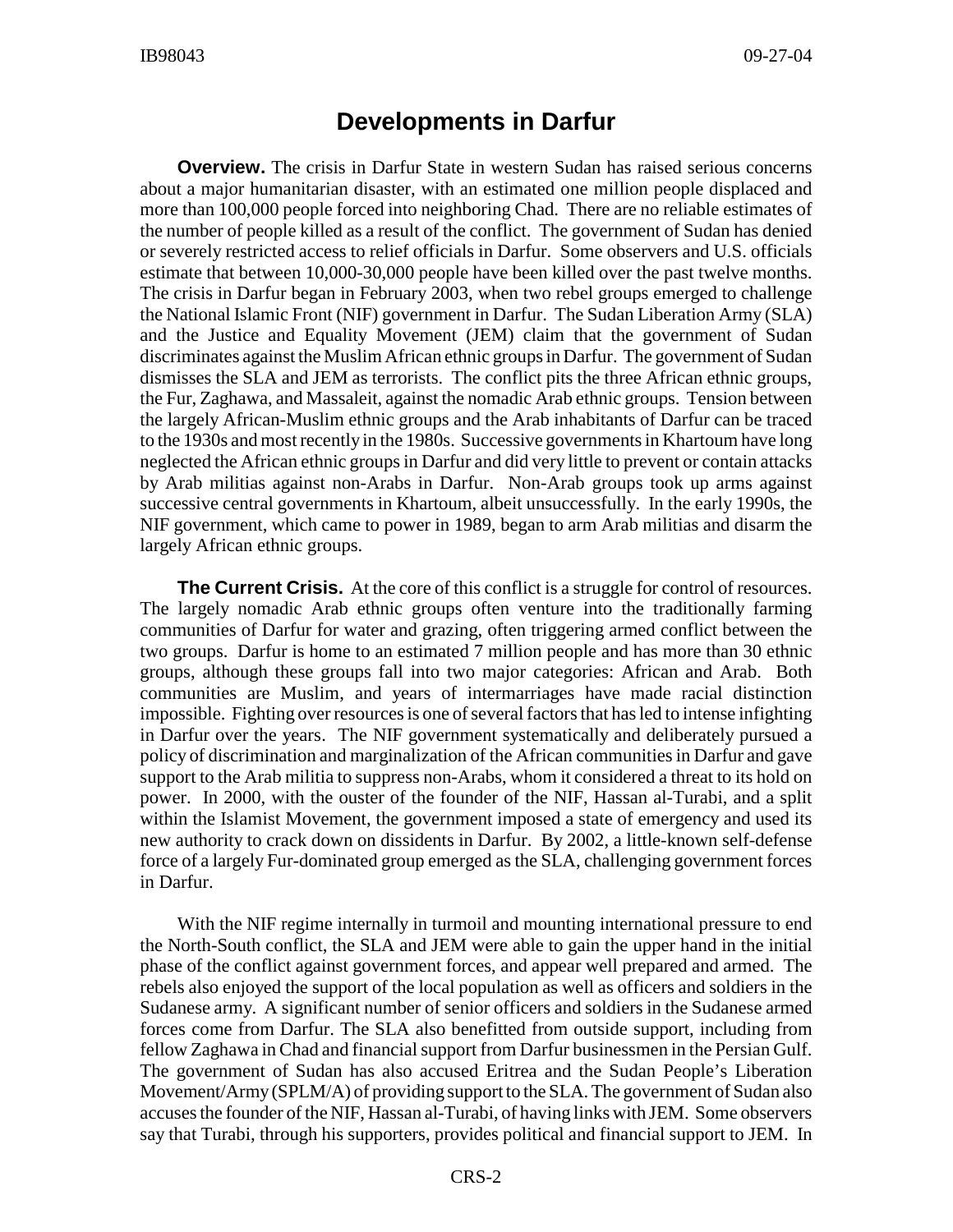late March 2004, Turabi, along with a number of senior army officers, was arrested. The government claimed that Turabi was behind an attempted coup, although officials in Khartoum seemed to back off from that claim by mid-April 2004.

In mid-2003, the government of Sudan significantly increased its presence in Darfur by arming the Arab militia, the Janjaweed, and by deploying the Popular Defense Force (PDF). The Janjaweed, under the direction of regular government forces, reportedly unleashed a campaign of terror against civilians. The Arab militia engaged in what United Nations officials described as "ethnic cleansing" of the African ethnic groups of Darfur. Men have been summarily executed, women have been raped, and more than 100,000 have been forced into exile in neighboring countries. In early February 2004, the government launched a major military offensive against the rebel forces, and by mid-February 2004, President Omar Bashir, in a nationally televised speech, declared that the security forces had crushed the SLA and JEM and offered amnesty to the rebels.

The forceful expulsion of the mainly African ethnic groups from their homes was done in a deliberate, sequenced, and systematic way, according to a briefing paper on the Darfur crisis by the Office of U.N. Resident and Humanitarian Coordinator for the Sudan. The report describes the mechanisms used to cleanse the area of non-Arabs by "total disengagement of administration and suspension of all government services." These include suspending most government functions, including non-payment of salaries to government workers, and abandoning basic government services, such as health care and law enforcement. According to the United Nations, once government officials leave these communities, the people in these areas are then accused of being rebel sympathizers and are targeted by government militias. The Janjaweed would then burn villages, loot the properties of the non-Arabs, abduct children, rape women, and prevent people from returning to their homes.

### **Negotiations and the Cease-Fire Agreement**

In September 2003, the government of Sudan and the SLA signed a cease-fire agreement mediated by President Idriss Deby of Chad. The agreement collapsed in December 2003. In early April 2004, the government of Sudan and the SLA/JEM agreed to a cease-fire and political dialogue to peacefully resolve the conflict. The government of Sudan agreed to negotiate with the rebels after considerable international pressure. The negotiations were conducted under the auspices of President Deby of Chad and assisted by the African Union. The United States and other international participants played an important role in facilitating the negotiations, although the government of Sudan delegation walked out of the talks in protest when the head of the U.S. delegation began to deliver his opening remarks.

The parties agreed to observe a cease-fire for a period of 45 days, renewable automatically if both parties agree. The cease-fire agreement appears to be holding, although the government of Sudan was accused of violating the agreement. The situation in Darfur, however, continues to deteriorate, largely due to repeated and deliberate denial of access to the affected areas by government officials. Moreover, monitoring mechanisms agreed to by the parties are yet to be implemented, and many observers fear that continued delay could unravel the cease-fire agreement. As part of the agreement, the African Union, with the help of the United States and the European Union, was tasked to deploy a monitoring team in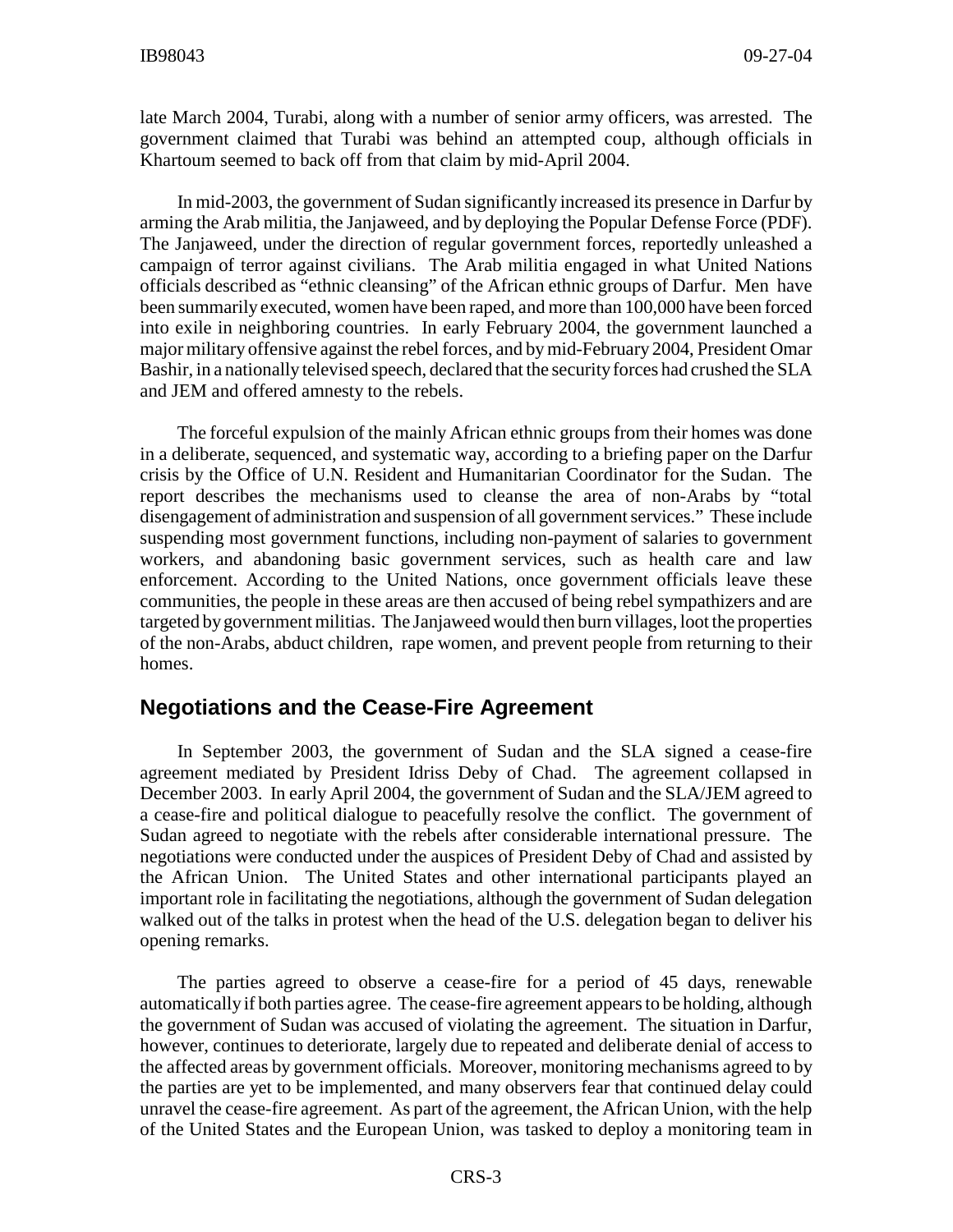Darfur and establish a Joint Commission consisting of the two parties, Chad and the international community. American and European Union officials argue that the monitoring team must be independent and credible.

# **The International Community's Response**

The international community's response to the Darfur crisis was slow and ineffective, in part because of the government of Sudan's repeated refusal to allow relief workers in Darfur. It was not until late 2003, almost one year after the crisis erupted, that some members of the international community began to speak about gross human rights abuses and widespread humanitarian crisis in Darfur. According to some analysts, the Bush Administration did not consider the Darfur crisis as a priority; instead the Administration was largely focused on the talks between the government of Sudan and the SPLM. The first and only Darfur statement by the White House was issued in early April 2004, although U.S. Agency for International Development (USAID) officials spoke of a growing humanitarian crisis and visited the area in late 2003.

### **U.N.S.C. Resolution 1564**

- Expresses grave concern about lack of security.
- States that GOS is responsible for the security and safety of the population.
- Declares the situation in Sudan as a threat to international peace and security.
- Deplores recent cease-fire violations by GOS
- Supports the African Union's plan to enhance and augment its monitoring mission in Darfur.
- Calls on member states to provide financial and logistical support to the AU mission.
- Threatens the GOS with sanctions, including measures targeting its petroleum sector, if it fails to comply with the Council's demands.

Source: United Nations

Administration officials were concerned that forceful measures against the government of Sudan could undermine the peace process between the GOS and the SPLM. Some United Nations officials, however, have been forceful in their statements and have publicly expressed concerns about the deteriorating humanitarian conditions in Darfur. The United Nations Resident Humanitarian Coordinator consistently reported to headquarters about gross human rights violations in Darfur. In a letter dated March 22, 2004, to the State Minister for Foreign Affairs of Sudan, U.N. Humanitarian Coordinator Mukesh Kapila wrote that "the war in Darfur started off in a small way last year but it has progressively got worse. A predominant feature of this is that the brunt is being borne by civilians. This includes vulnerable women and children ... The violence in Darfur appears to be particularly directed at a specific group based on their ethnic identity and appears to be systemized. Thus it is akin to ethnic cleansing." The African Union and the Arab League did not make public statements on the Darfur crisis until the signing of the cease-fire agreement.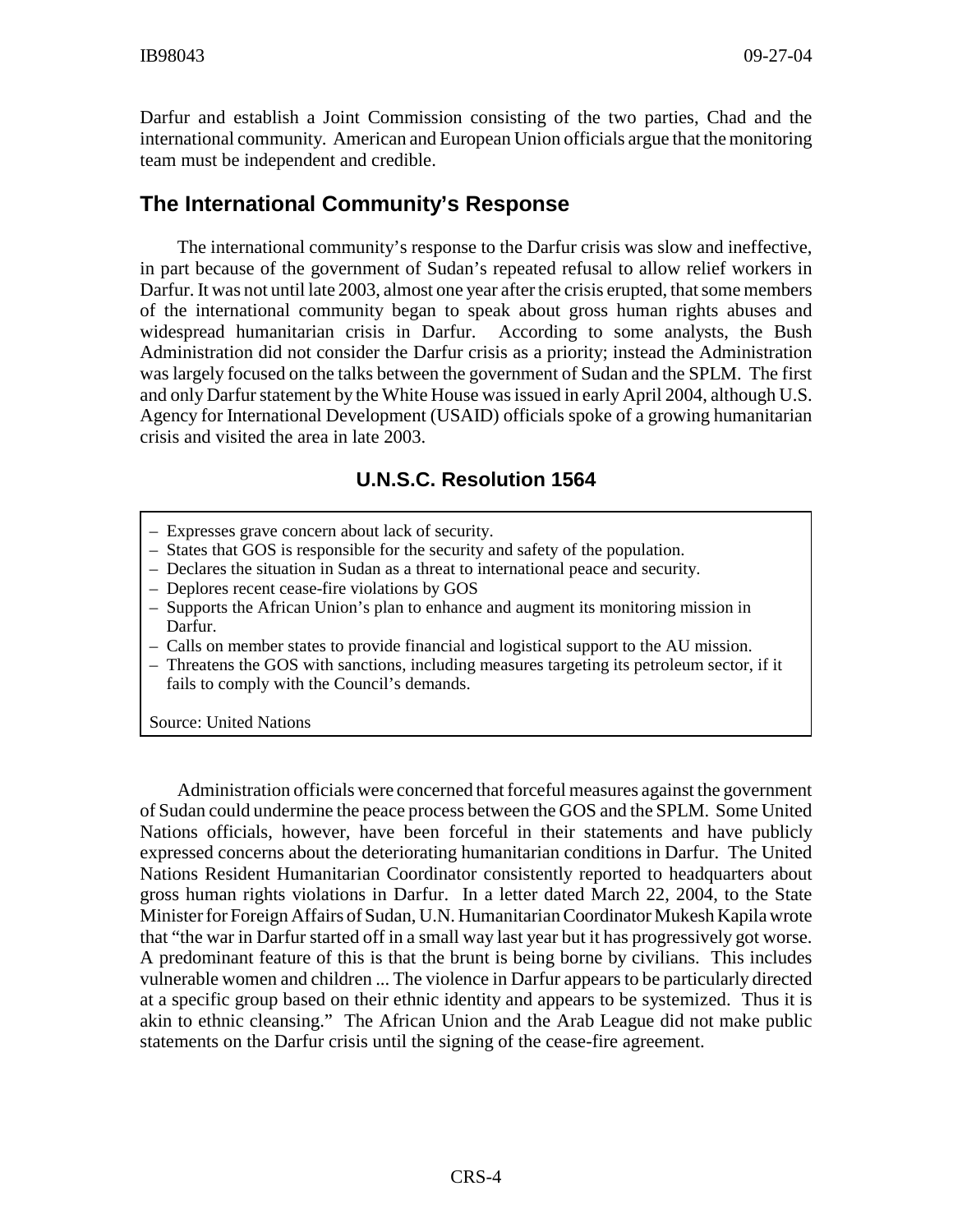### **The Humanitarian Situation and the U.S. Response**

According to United Nations and U.S. officials, the situation in Darfur is considered the worst current humanitarian and human rights crisis in the world. Out of a population of 7 million people, 1.2 million are internally displaced, an estimated 200,000 are forced into exile, and an estimated 30,000-50,000 civilian have been killed. As of September 2004, total U.S. government (USG) assistance for Darfur and Chad was estimated at \$218 million [http://www.usaid.gov]. USAID has also established a Disaster Assistance Response Team (DART) for Darfur, although the government of Sudan has not yet allowed the team to go into Darfur. The government of Sudan has refused to issue visas for the 28-member team, although they have indicated that they might issue the visas after the U.N. delegation, currently in Sudan, completes its mission. The government of Sudan has harshly criticized USAID and has accused the agency of being too sympathetic to the rebels. Meanwhile, humanitarian conditions continue to deteriorate, in large part because of continued government restrictions. According to USAID, "due to GOS [government of Sudan] impediments that block travel permits and relief operations in Darfur, humanitarian access to vulnerable populations outside of the state capitals of Geneina, Al-Fashir, and Nyala is extremely limited, and access to many areas is completely denied." And according to Doctors Without Borders, "because of the lack of appropriate, urgently needed aid, the health of displaced people in Sudan's Darfur region, particularly children, is radically worsening."

### **Humanitarian Situation at a Glance**

- Affected Population: 2.2 million.
- IDPs: 1.2 million.
- Refugees: 200,000
- Deaths: 50,000 (as of September 2004).
- U.S. Assistance: \$218 Million as of September 2004.

Source: USAID

# **Peace Talks**

Peace efforts to end the civil war in Sudan have not succeeded in part because of irreconcilable differences on fundamental issues between the "Arabized" north and southern rebels. The strong belief by the NIF regime that it could resolve the conflict through military means has been and continues to be a major impediment to peaceful efforts. Another major obstacle is NIF's inflexible position on the role of religion in politics and government. The government seems to show interest in talks when it is weakened militarily or to buy time to prepare for another military offensive.

### **The IGAD Peace Process**

Alarmed by the deepening crisis and multiple failed attempts by outside mediators, members of the Inter-Governmental Authority for Development (IGAD), a regional organization that promotes cooperation and development, formed a mediation committee consisting of two organs: a summit committee of heads of state from Ethiopia, Eritrea, Kenya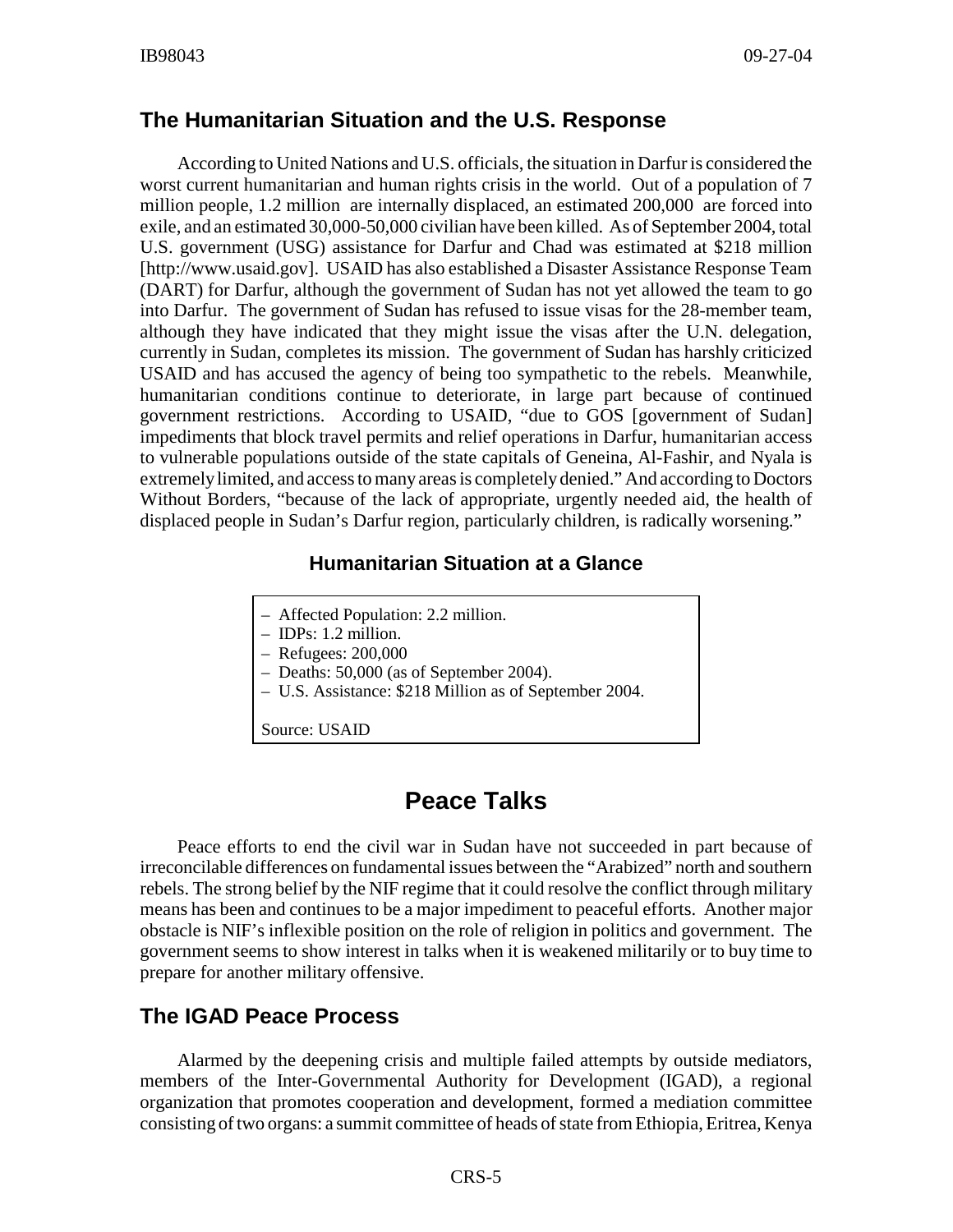and Uganda, and a standing committee composed of their mediators. Preliminary talks were held in November 1993 and January 1994, and formal negotiations began in March and May of the same year. Presented at the May meeting, the Declaration of Principles (DOP) included the following provisions: the right of self-determination with national unity as a high priority, separation of religion and state (secularism), a system of governance based on multiparty democracy, decentralization through a loose federation or a confederacy, respect for human rights and a referendum to be held in the south with secession as an option. The NIF government initially resisted the DOP, particularly self-determination and secularism. The Sudan People's Liberation Movement (SPLM) accepted the DOP and the government was later persuaded by the mediators to accept the DOP.

The IGAD peace process began with the view that the Sudan conflict was having serious repercussions not only in the country but also in the region, and sought to deal with the root causes of the conflict. Conditions were ripe for talks since both sides were exhausted from years of fighting and some members of the IGAD committee were seen by Khartoum as allies. In 1994, however, relations between IGAD member Eritrea and Sudan began to deteriorate largely due to Sudan's support for an Eritrean opposition group, the Eritrea Islamic Jihad. Meanwhile, serious opposition to the DOP began to emerge from the NIF government. The most contentious issues were secularism and self-determination, which the Khartoum government refused to concede. In July 1994, the polarization of the two sides intensified after the Khartoum government appointed a hard-line NIF member to its delegation.

The Khartoum delegation professed the government's commitment to Islamic law as part of a religious and moral obligation to promote Islam in Sudan and throughout the continent, and refused self-determination as a ploy to split the country. In September of 2002, Kenya's President at the time, Daniel T. Arap Moi, convened a meeting of the committee's heads of state, Sudan's President al-Bashir and the leader of SPLA. The Khartoum government walked out of these peace talks, rejecting the DOP. Loss of military ground and intense international pressure forced the government to the negotiating table in Nairobi in 1997 and formally accepted the DOP. The return to the IGAD process was, in part, in recognition of its failed effort to attract other mediators, who might have been more supportive of NIF positions.

Further meetings in 1997-1998 sought to narrow divisions between the two sides with the government of Sudan formally agreeing to self-determination for the south. The government of Sudan also appeared willing to compromise on some other issues. In May 1998, the parties, despite some progress earlier, disagreed on which territories were considered part of the south. The Khartoum delegation defined the south as the three provinces of Bahr el Ghazal, Equatoria, and Upper Nile, established at independence in January 1956. The SPLM/A argued that Southern Kordofan and Southern Blue Nile and other areas on the margins of the three core provinces were also part of the south. There were also serious disagreements on the duration of the interim period before a referendum on self determination, and issues relating to interim arrangements were shelved by the mediators in part to avoid failure. The question of religion and state remained unresolved.

The United States and the European Union praised Khartoum's acceptance of selfdetermination as a major step forward. However, some observers saw the agreement on selfdetermination as a small step in the right direction after years of stalled efforts. The most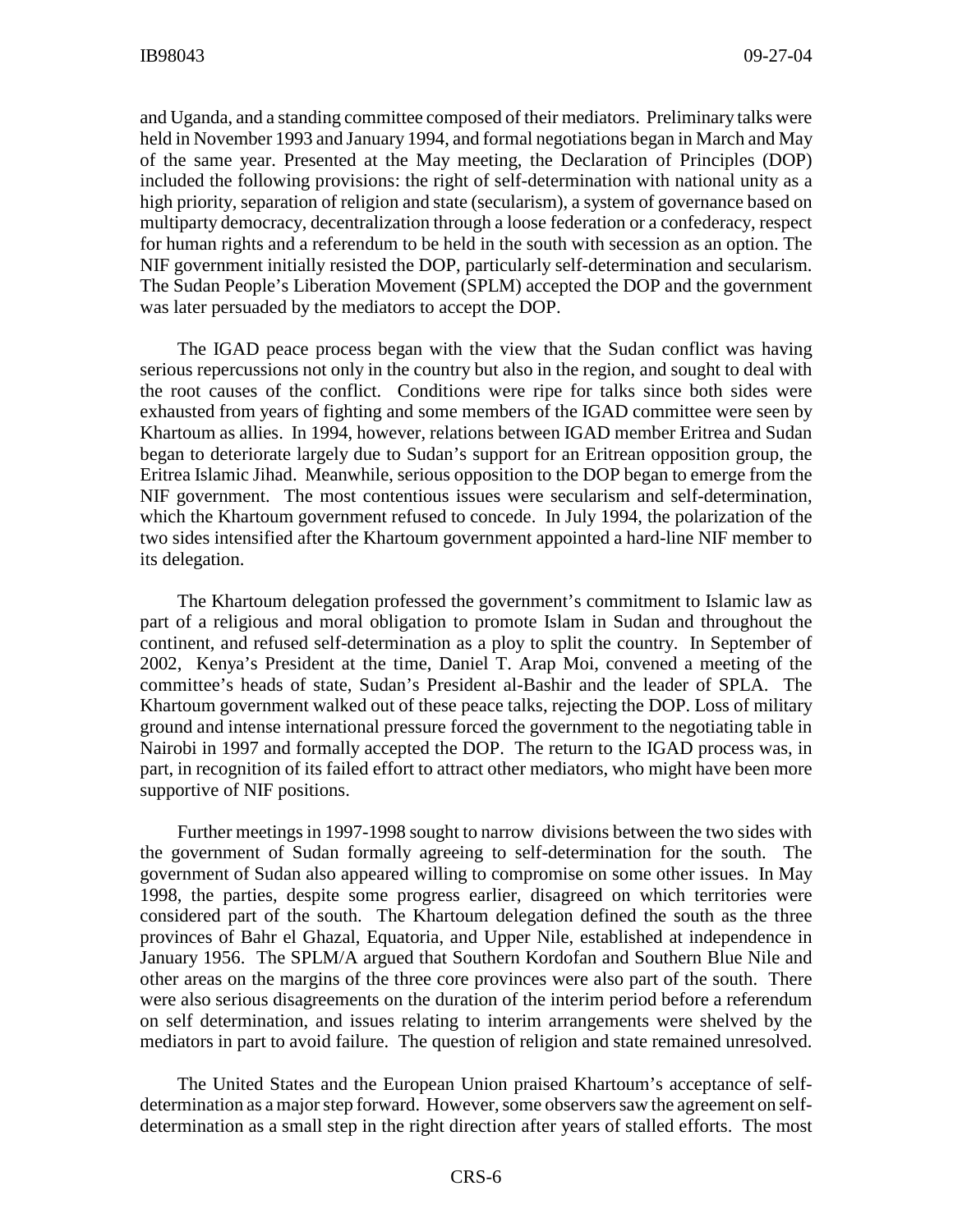contentious and difficult issues are yet to be tackled by IGAD mediators, including the separation of religion from politics and interim arrangements prior to the referendum. Some observers believe that it is too soon to judge whether the concession on self-determination represents a change in Khartoum's position or a tactical move to buy more time. A followup meeting between the parties took place in Addis Ababa, Ethiopia in early August 1998. The talks collapsed due to differences on the role of religion in politics. The parties also disagreed again on the territorial definition of southern Sudan for the purpose of referendum. In February 2000, the parties met in Nairobi but failed to make progress. In early June 2001, former President Moi reconvened the stalled IGAD peace talks in Nairobi. No progress was made, according to a press release issued at the conclusion of the talks. In January 2002, IGAD mandated former President Moi to merge the IGAD peace process with the Egypt-Libya Initiative (ELI), a peace initiative launched by the governments of Egypt and Libya in 2000. A peace summit is expected to take place in mid-June 2002.

### **The Machakos Negotiations**

On July 20, 2002, the government of Sudan and the Sudan People's Liberation Army, after five weeks of talks in Machakos, Kenya, signed a Framework Agreement to end the war in southern Sudan. The Machakos Protocol calls for a six-year transition period and a referendum on the political future of southern Sudan at the end of the transition period. The Agreement establishes an independent Assessment and Evaluation Commission to monitor and evaluate the implementation of a final peace agreement. The Machakos Protocol also exempts southern Sudan from the Islamic law or Sharia. The United States, the United Kingdom, and Norway participated as observers in the Machakos IGAD negotiations.

The Framework Agreement is seen by the mediators and Sudan observers as a major breakthrough in the long-stalled IGAD peace process. The government of Sudan had favored the earlier Draft Agreement, which neglected self determination for the South and downplayed the separation of religion and the state. The Framework Agreement by contrast gave both sides something to take back to their constituencies. The government of Sudan was able to secure agreement that it can continue its Sharia laws in the North, while the SPLM/A was able to secure clear agreement on a referendum to determine the political future of southern Sudan, after a six-year transition period. The SPLM/A made important concessions at Machakos, paving the way for the Framework Agreement. The SPLM/A had long insisted on a short transition period, two to four years. The government had long insisted on a tenyear transition period. The SPLM/A accepted a longer transition period in order to give unity a chance, according to members of the SPLM/A delegation at the talks. The SPLM/A also abandoned its long-standing opposition to Sharia by agreeing to the continuation of Sharia laws in the North. The government of Sudan's acceptance of a referendum at the end of the transition period was also seen as an important concession.

The second phase of the negotiations in late 2002 proved difficult. There were significant disagreements on a wide range of issues. The parties met to discuss the transition period in mid-August 2002 and agreed to the following agenda: (1) Structure of Government: Power Sharing, Wealth Sharing, Human Rights, and Judiciary and the Rule of Law; (2) Security Arrangements; (3) Modalities for Implementing the Peace Agreement; (4) Regional and International Guarantee. The first two weeks were designed for briefings and lectures by experts on a wide range of issues relating to nation building and conflict resolution. Shortly after, the parties were given a 51-page report called "Draft Protocol on Power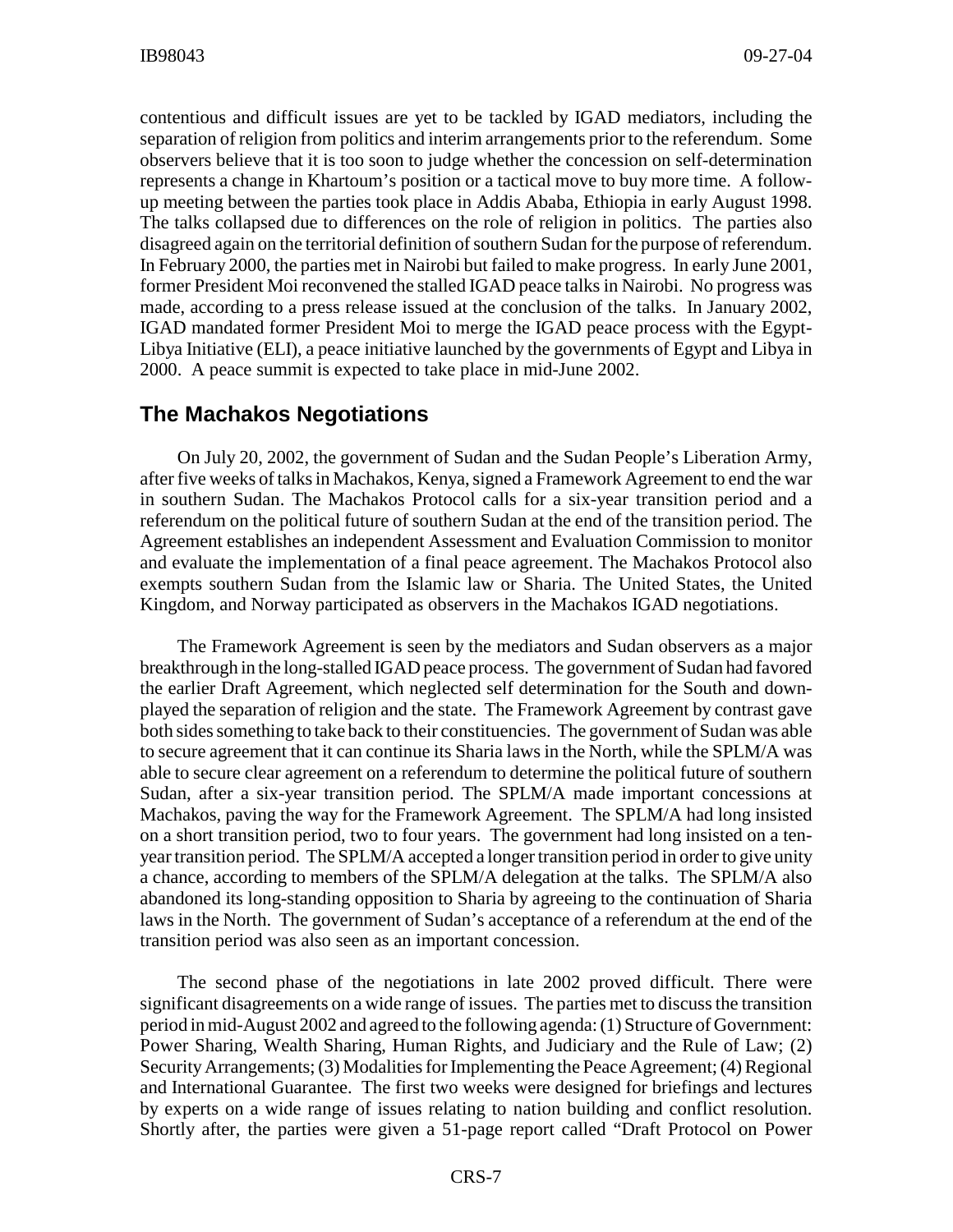Sharing Within the Framework of a Broad based Transitional Government of National Unity Between the Government of Sudan and the SPLM." The parties were asked to respond to the mediators' draft.

The government of Sudan and the SPLM delegations met in Karen, Kenya, in late January-early February 2003 to discuss power- and wealth-sharing arrangements for the Interim Period. The parties reached agreement in principle on some aspects of power and wealth sharing but remain far apart on a number of key issues. In previous talks, the negotiations were stalled because the parties could not agree on allocation of parliamentary seats, civil service positions for Southern Sudanese, share of revenues from oil and other resources, and power-sharing arrangements in the executive. During the recent talks, the parties agreed to move away from percentages and agreed on a formula of "equitable" power and wealth sharing arrangements. Although there appears to be broad understanding and agreement about the formula, the prospects for misinterpretations are substantial. The mediators appear eager to reach agreements where possible and avoid contentious issues, leaving unresolved issues for a later date. The limited success on power and wealth sharing issues hinges completely on the word "equitable" sharing of power and wealth. The real challenge is likely to come when the parties begin to discuss what "equitable" means to each side. The SPLM asserts that decades of neglect of and discrimination against the South should be compensated by giving Southerners more than what they have been offered in the past. The government of Sudan argues that other Sudanese communities also deserve attention.

## **Current Developments**

In late June 2004, United Nations Secretary General Kofi Annan visited Sudan to assess humanitarian and human rights conditions in Darfur, Sudan. Annan was scheduled to visit three internally displaced persons (IDP) camps to make a first-hand assessment of the situation in Darfur. While at the Zam Zam camp in Northern Darfur, Annan was informed of human rights abuses committed by the Janjaweed, including rape, murder, and destruction of African-Muslim villages. At the Meshtel camp, Annan found the camp empty. He was later informed that the IDPs were forcefully removed to another.

On July 22, 2004, the House of Representatives and the Senate passed resolutions declaring the atrocities in Darfur genocide. H.Con.Res. 467 called on the Bush Administration to "continue to lead an international effort to prevent genocide in Darfur, Sudan." S.Con.Res. 133 called on the Administration to "impose targeted means, including visa bans and the freezing of assets, against officials and other individuals of the Government of Sudan, as well as Janjaweed militia commanders, who are responsible for war crimes and crimes against humanity in Darfur, Sudan."

Meanwhile, the United States and the European Union expressed "grave concern at the continuing humanitarian crisis in Darfur, western Sudan, where the lives of hundreds of thousands civilians, who live in desperate conditions and require immediate life-saving relief, are at great risk." The U.S.-EU declaration strongly condemned human rights violations in Darfur.

In late June 2004, Secretary of State Colin Powell visited Sudan to assess human rights and humanitarian conditions in Darfur. Powell is the highest U.S. official to visit Sudan in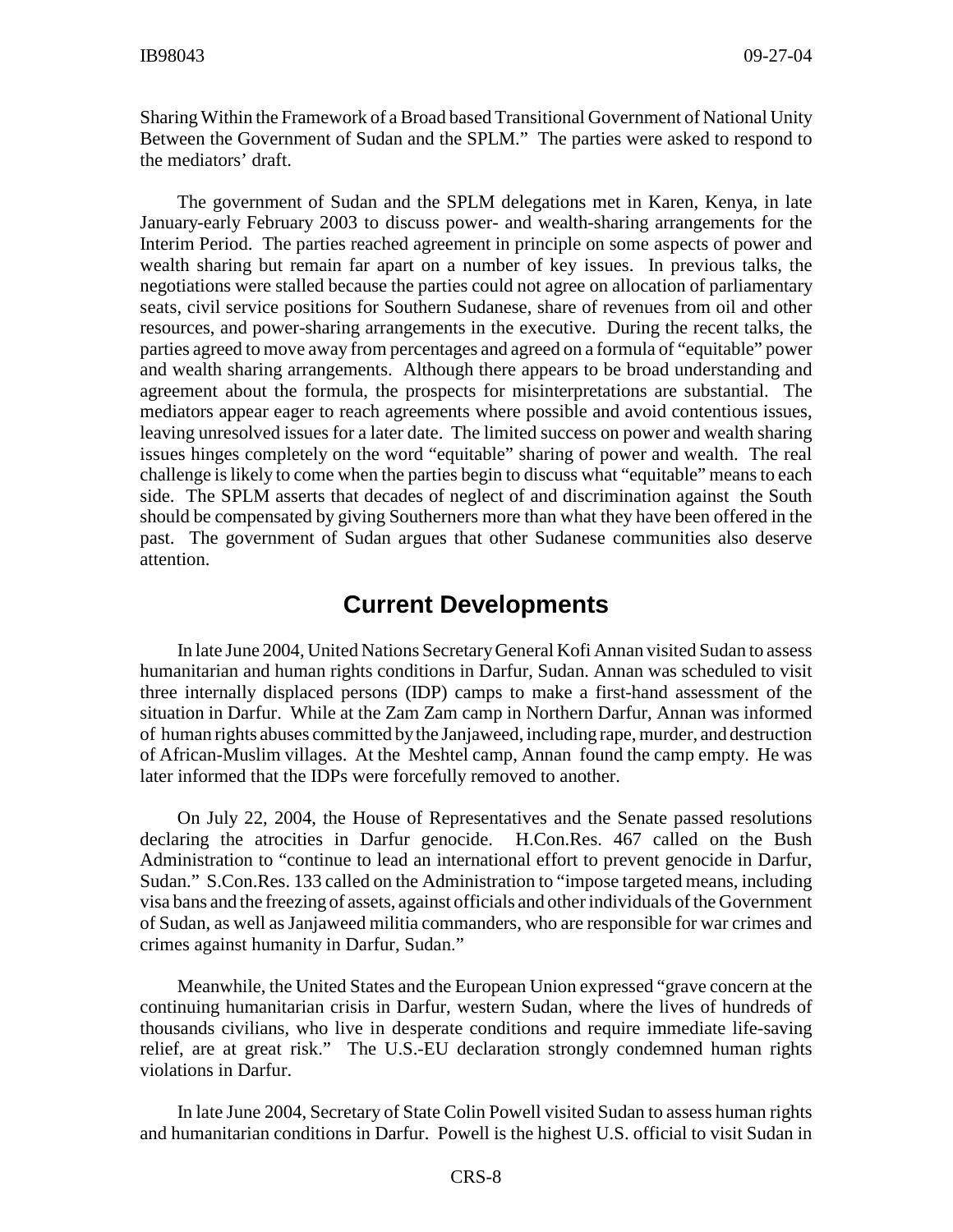over two decades. In Khartoum, the capital, Powell stated that the international community "need[s] to see action promptly because people are dying and the death rate is going to go up significantly over the next several months." United Nations Secretary General Kofi Annan was also expected to visit Sudan to assess humanitarian conditions in Darfur.

A high-level U.S. delegation visited Khartoum in mid-February to discuss the IGAD-led peace process. Acting Assistant Secretary of State for Africa, Charlie Snyder, met with senior Sudanese officials to encourage them to bring an end the two-year old peace process as soon as possible. The delegation also discussed the humanitarian situation in Darfur and called on the government of Sudan to provide access to relief organizations to deliver muchneeded humanitarian assistance. U.S. Agency for International Development's Assistant Administrator, Roger Winter, visited Darfur and met with traditional and religious leaders. According to press reports, some of the people who met Mr. Winter were later arrested by security forces in Darfur.

In December 2003, President Bush called President Bashir of Sudan and Dr. John Garang of the Sudan People's Liberation Movement (SPLM) to encourage them to conclude a just peace agreement and end the 20-year civil war. In mid-December, Vice President Osman Taha and Dr. Garang reportedly reached an agreement on wealth sharing. The parties agreed to split oil revenues equally during the Interim Period. Meanwhile, in late November 2003, the SPLA sent a high-level delegation to Khartoum, the capital, for the first time since the current conflict began in 1983. The delegation was warmly received by both southerners and northern students.

# **The Humanitarian Crisis(South Sudan)**

The current humanitarian crisis in southern Sudan is considered one of the worst in decades. According to the World Food Program (WFP), southern Sudanese "are facing serious food and water shortages due to the combined disruptions of civil war and drought." (World Food Program website, [http://www.wfp.org/country\_brief/index.asp?region=2].) According to WFP, more than 2.9 million people in the south of the country are "severely affected" by the civil war, and an estimated 800,000 people are affected by drought in the north. Operation Lifeline Sudan (OLS), which is the U.N.-coordinated relief effort, was established in 1989 in response to the death of 250,000 people due to starvation in southern Sudan. The OLS is a consortium of U.N. agencies and more than 40 non-governmental organizations (NGOs) that provides emergency relief for civilians living in drought and waraffected areas.

The 20-year civil war, drought, and raids by government-backed militias and rebel groups have disrupted the distribution of food aid and obstructed assessments of need in severely affected areas. The crisis has escalated dramatically in recent years. The scorchedearth techniques used by pro-government militias have decimated fields and homes and forced tens of thousands of people to flee the war-torn areas. Many relief centers and hunger-stricken areas are inaccessible by ground transportation because roads were destroyed, did not exist or are impassible due to rain and mud. In February 2002, government helicopter gunships bombed Bieh in Western Upper Nile, while civilians were lined up at a food distribution center. Seventeen people were killed and many more injured.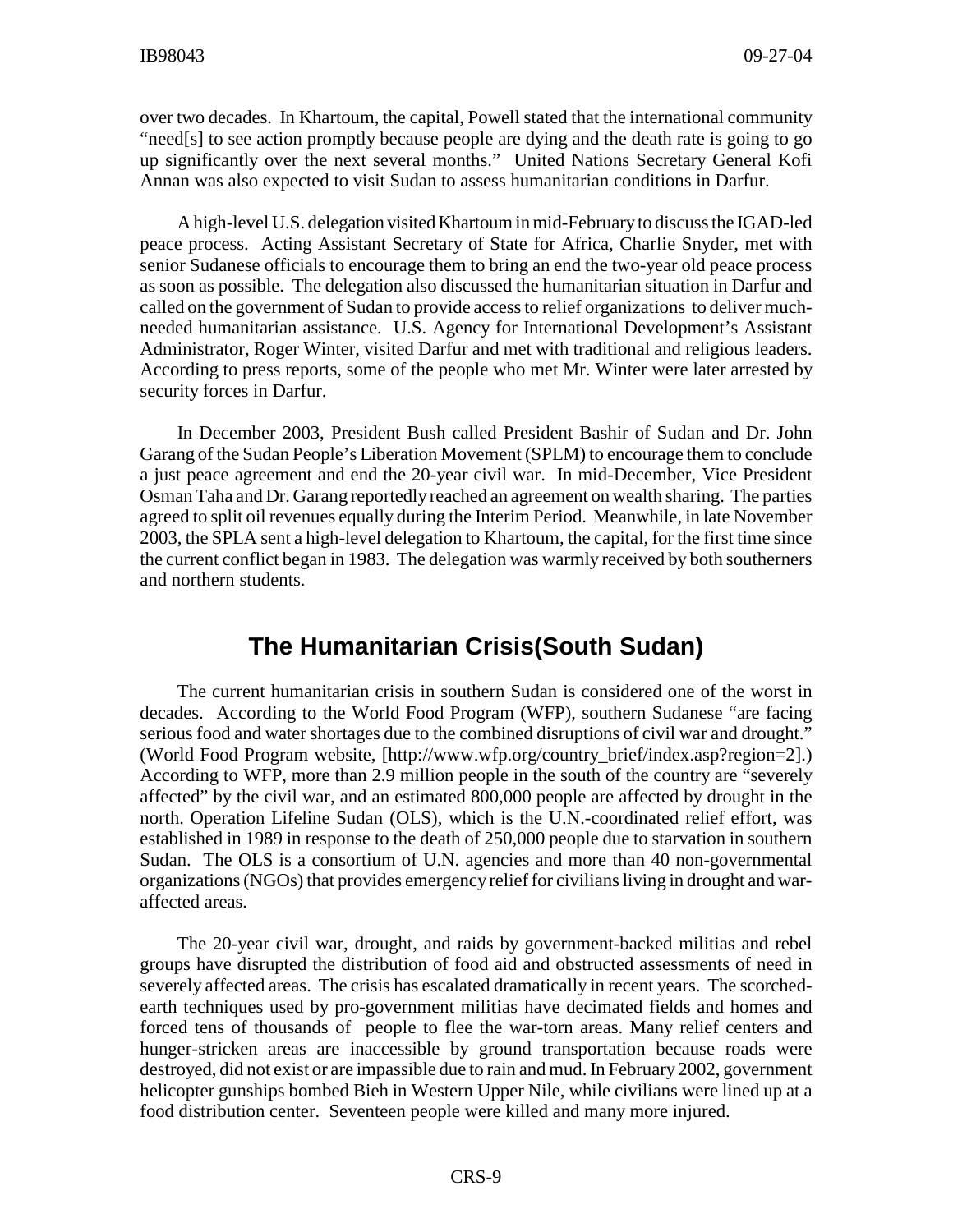**U.S. Response.** The United States contributed more that \$93.7 million in humanitarian assistance in fiscal year (FY)2000, \$154.7 million in FY2001, and \$139.7 million in FY2002. The United States has provided an estimated \$162.9 million in humanitarian assistance for FY2003. For 2004, the Administration is proposing a significant increase in development assistance to Sudan, requesting \$81 million, making Sudan the largest recipient of bilateral assistance in sub-Saharan Africa. Moreover, the United States is providing development aid in opposition-controlled areas to build the capacity of civil administration, conflict resolution, and assist indigenous non-governmental organizations. The Sudan Transition Assistance for Rehabilitation (STAR) program was initiated in 1999 with a budget of \$2 million in FY1999 and is scheduled to continue through FY2003. The budget for FY2003 is \$9.5 million. In 2002, the Bush Administration also announced two major development programs for southern Sudan and significantly increased the development budget. According to USAID, the Southern Sudan Agricultural Revitalization Project provides \$22.5 million for a five year program to improve agricultural production. The Sudan Basic Education Program is a five-year \$20 million program designed to improve access to quality education.

### **Sudan and Terrorism**

Sudan is considered a rogue state by the United States because of its support of international terrorism, although in recent years it has taken some measures to improve its record. The State Department's 2002 *Patterns of Global Terrorism* report said that Sudan "has stepped up its counter terrorism cooperation with various U.S. agencies, and Sudanese authorities have investigated and apprehended extremists suspected of involvement in terrorist activities." According to the same report, "Sudan, however, remained a designated state sponsor of terrorism. A number of international terrorist groups, including Al Qaeda, the Egyptian Islamic Jihad, Egyptian al-Gama' al-Islmaiyya, the Palestinian Islamic Jihad, and HAMAS continued to use Sudan as safe haven, primarily for conducting logistics and other support activities." Counter-terrorism cooperation began in mid-2000, but the government of Sudan did not offer significant assistance until after the September 11 terrorist attacks. In November 2001, President Bush renewed U.S. bilateral sanctions on Sudan and the State Department kept Sudan on the terrorism list.

The United States placed Sudan on the list of states that sponsor terrorism in August 1993 after an exhaustive interagency review and congressional pressure. Sudan has been a safe haven for major terrorist figures. A particularly noteworthy example is Osama bin Laden. He used Sudan as a base of operations until mid-1996 when he returned to Afghanistan, where he had previously been a major financier of Arab volunteers in the war against the Soviet occupation of Afghanistan. The government of Sudan claims that it expelled bin Laden from Sudan due to pressures from the Middle East and the United States. In August 1996, the State Department said that bin Laden was "one of the most significant financial sponsors of Islamic extremist activities in the world today."

On May 18, 2004, the State Department removed the government of Sudan from a list of countries considered "noncooperative" in the war against terrorism. State Department spokesman Richard Boucher stated that "Sudan has taken a number of steps in cooperation against terrorism over the past few years." Secretary of State Colin Powell later declared that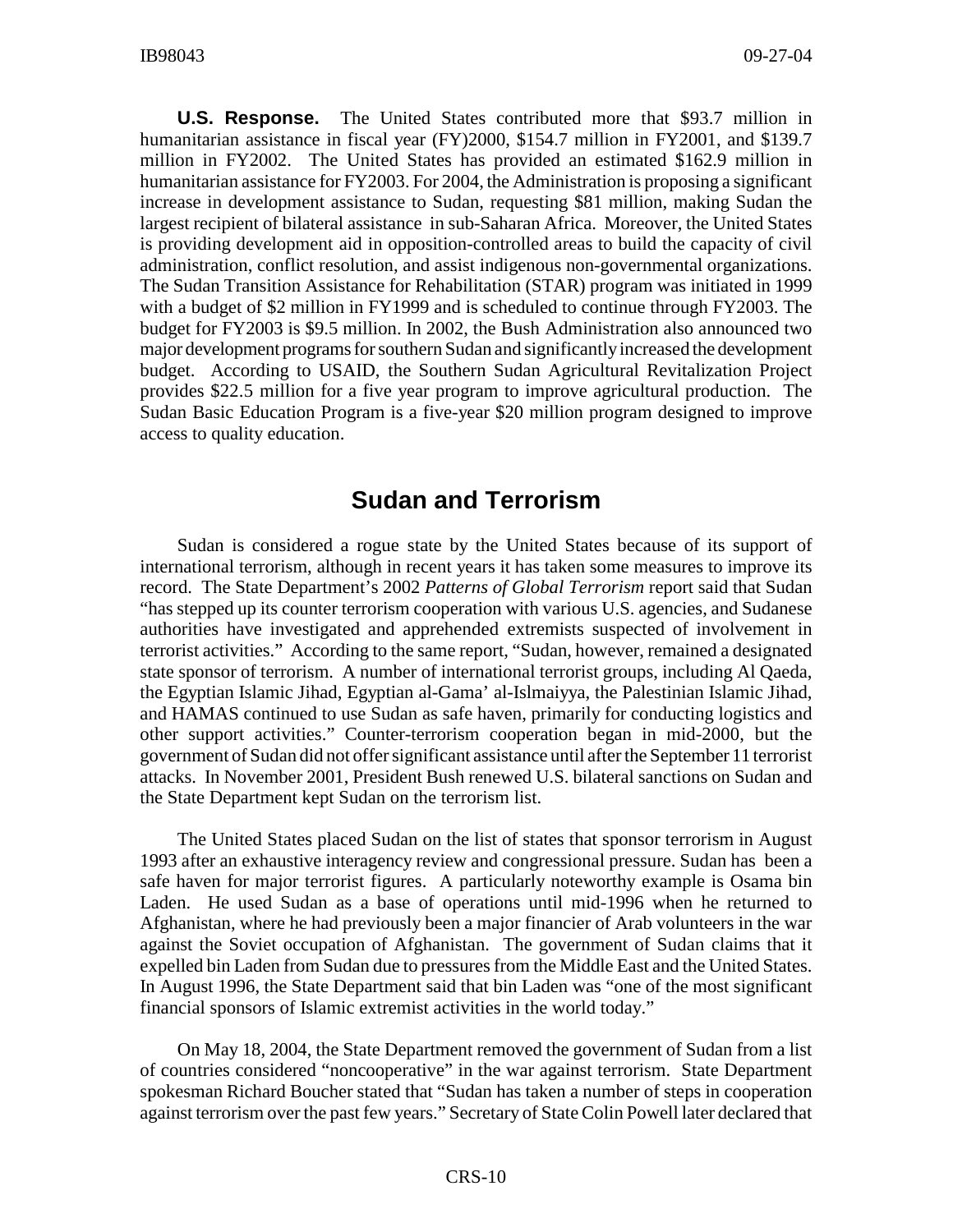the U.S. will not normalize relations with the government of Sudan until the Darfur situation is addressed.

# **Sudan and Oil Development**

The government of Sudan earns an estimated \$500 million annually from oil since it began to export in August 1999. Chevron began oil exploration in the mid-1970s and made its first discovery in1979. Large reserves in the Upper Nile region of southern Sudan were discovered in the 1980s. Chevron interrupted its work several times in the mid- and late 1980s after attacks by the SPLA. In 1990, Chevron halted operations and sold its concessions to Arakis, a Canadian oil company. Arakis was not able to raise the necessary capital for its projects in Sudan, and due to company financial troubles, it was taken over by another Canadian oil company, Talisman Energy. In March 1997, Talisman Energy, Petronas Carigali of Malaysia, PetroChina, a subsidiary of China National Petroleum Company (CNPC), and Sudapet, Sudan's national petroleum company, signed an agreement and created a consortium, the Greater Nile Petroleum Operating Company (GNPOC) for oil production and construction of a 1,000-mile pipeline. PetroChina holds a 40% share, Petronas 30%, Talisman Energy 25%, and Sudapet 5% in GNPOC.

The government of Sudan and the oil companies involved in oil development have come under severe criticism from human rights groups and NGOs. Human rights groups accuse the government of Sudan of a scorched-earth policy. In a March 2001 report, Christian Aid, a British-based NGO, declared that "in the oil fields of Sudan, civilians are being killed and raped, their villages burnt to the ground." (*Christian Aid*. "The Scorched Earth: Oil and War in Sudan, March 2001," available on the Christian Aid website at [http://www.christian-aid.org.uk/indepth/0103suda/sudanoil.htm].) The report blames foreign companies for assisting the government of Sudan's war effort by helping "build Sudan's oil industry, offering finance and technological expertise and supplies." According to press reports and the International Monetary Fund (IMF), the government of Sudan has doubled its military budget since it began exporting oil. Some observers believe that because of these new oil revenues, the government may not be interested in negotiating seriously to end the war.

Members of Congress and Sudan advocacy groups have called on the Bush Administration to impose capital market sanctions on companies involved in the oil industry of Sudan. The Sudan Peace Act, passed by the House in October 2000, contained a sense of Congress language for such measures. On April 26, 2001, Representative Payne introduced H.Con.Res. 113 (for more see legislation section). On June 5, 2001, Representative Tom Tancredo introduced H.R. 2052, the Sudan Peace Act. On June 13, 2001, the House amended and passed (422-2) H.R. 2052. H.R. 2052 is similar to H.R. 931, introduced in March by Representative Tancredo. H.R. 2052 condemned the government of Sudan, called for the appointment of a Special Envoy, and required foreign companies doing business in Sudan to disclose their activities to the public if they seek access to U.S. capital markets. The amendment, which passed by voice vote, prohibited companies engaged in oil exploration and production related activities in Sudan from "raising capital in the United States." Companies are also prohibited from trading securities "in any capital market in the United States." The Bush Administration opposed the disclosure as well as the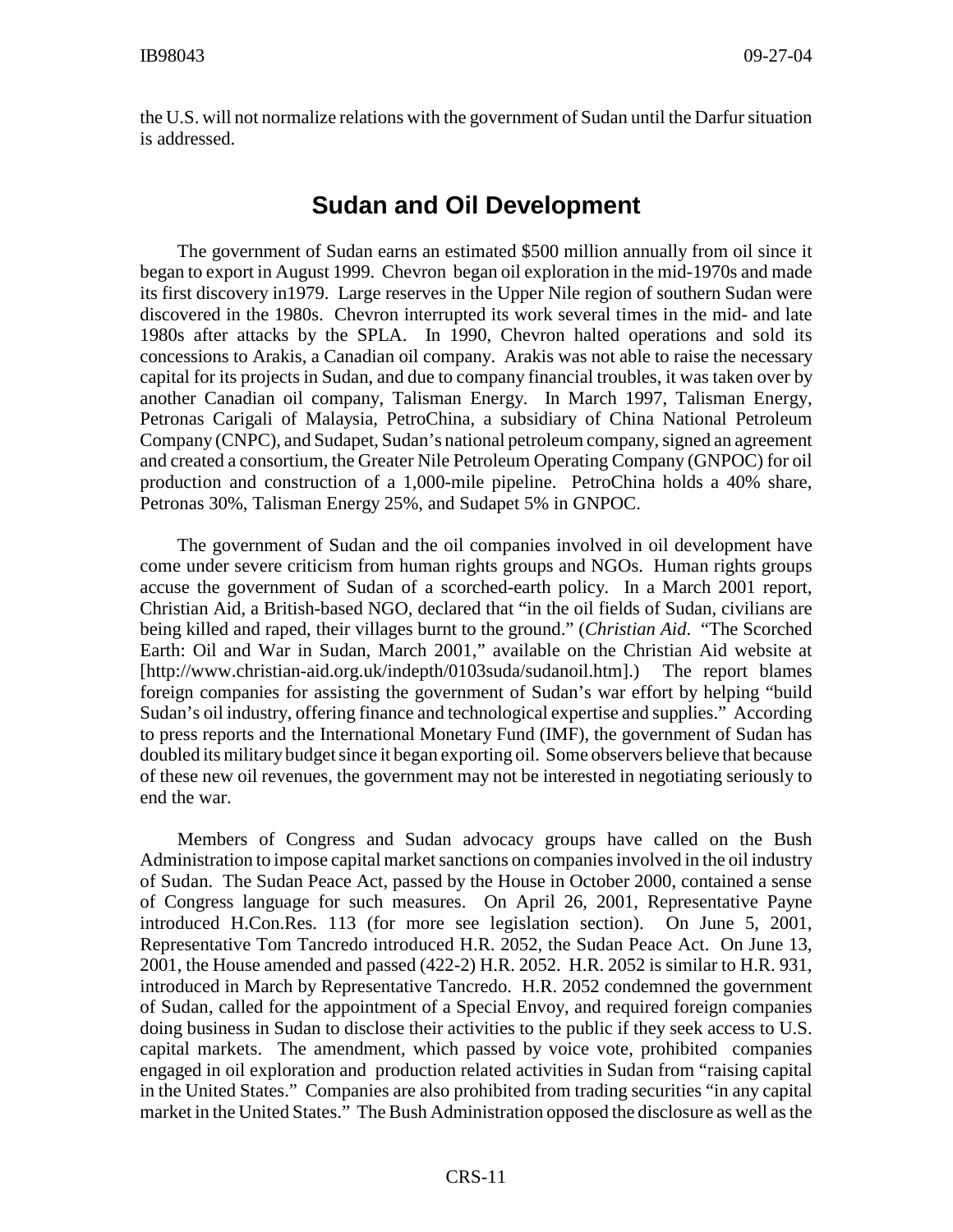capital market sanction provisions of the Sudan Peace Act. (*Washington Post*, August 15, 2001)

Human rights groups and Sudan advocacy groups have launched a concerted campaign to pressure oil companies involved in Sudan. Since late 1999, a divestment campaign has been underway targeting Talisman Energy. As of April 2001, several U.S. institutions have divested from Talisman Energy, including the State of New Jersey, the State of California Public Employees Retirement System, the State of Texas Teachers Pension Plan, and the State of Wisconsin (late April 2001).

# **Sudan: Religious Persecution and Slavery**

Of the estimated Sudanese population of more than 35 million, Sunni Muslims comprise 70%; animists 25%; and Christians 5%. The NIF government in Khartoum views itself as the protector of Islam in Sudan. Political opponents are viewed as anti-Islam and the civil war in southern Sudan is considered a *jihad*, or Holy War. For the Sudan People's Liberation Army (SPLA), the war is to free southerners from political domination and religious persecution.

The NIF government's practice of 'holy war' is reflected in attacks on civilians in the south. Some attackers are wooed in part by the tradition that during a *jihad* they can keep their booty. The result reportedly has been widespread institutionalized slavery and massive dislocation. Captured slaves reportedly are forced to attend Quranic schools, change their names, and sometimes indoctrinated to fight their own people. Through the government plan of "forced acculturation," thousands of children are abducted and forcibly converted to Islam or face harsh beatings and torture.

Aerial bombardment of civilian targets has emerged as one of the most serious human rights issues in U.S.-Sudanese relations. In 2000, the government of Sudan bombed civilian targets 167 times, according to the U.S. Committee for Refugees (USCR), a Washingtonbased NGO. In November 2000, the government dropped several bombs at a market in Yei, killing an estimated 18 people and wounding dozens. The State Department has condemned such attacks by the government of Sudan on a number of occasions, but to no avail. The government claims that it is targeting the military bases of the SPLA and that the SPLA deliberately surrounds its bases with civilians. But human rights groups and nongovernmental organizations (NGOs) working in Sudan argue that the government is destroying hospitals, schools, and feeding centers. Media have reported that in February 2002, government helicopter gunships killed 17 civilians and wounded scores of people at a U.N. feeding center in Bieh, Upper Nile province; that in May 2002, over a dozen people were killed and over 50 wounded after government war planes dropped 16 bombs in Rier, Upper Nile.

# **The United States and Sudan**

Relations between the United States and Sudan continue to deteriorate because of Khartoum's human rights violations, its war policy in the south, and its support for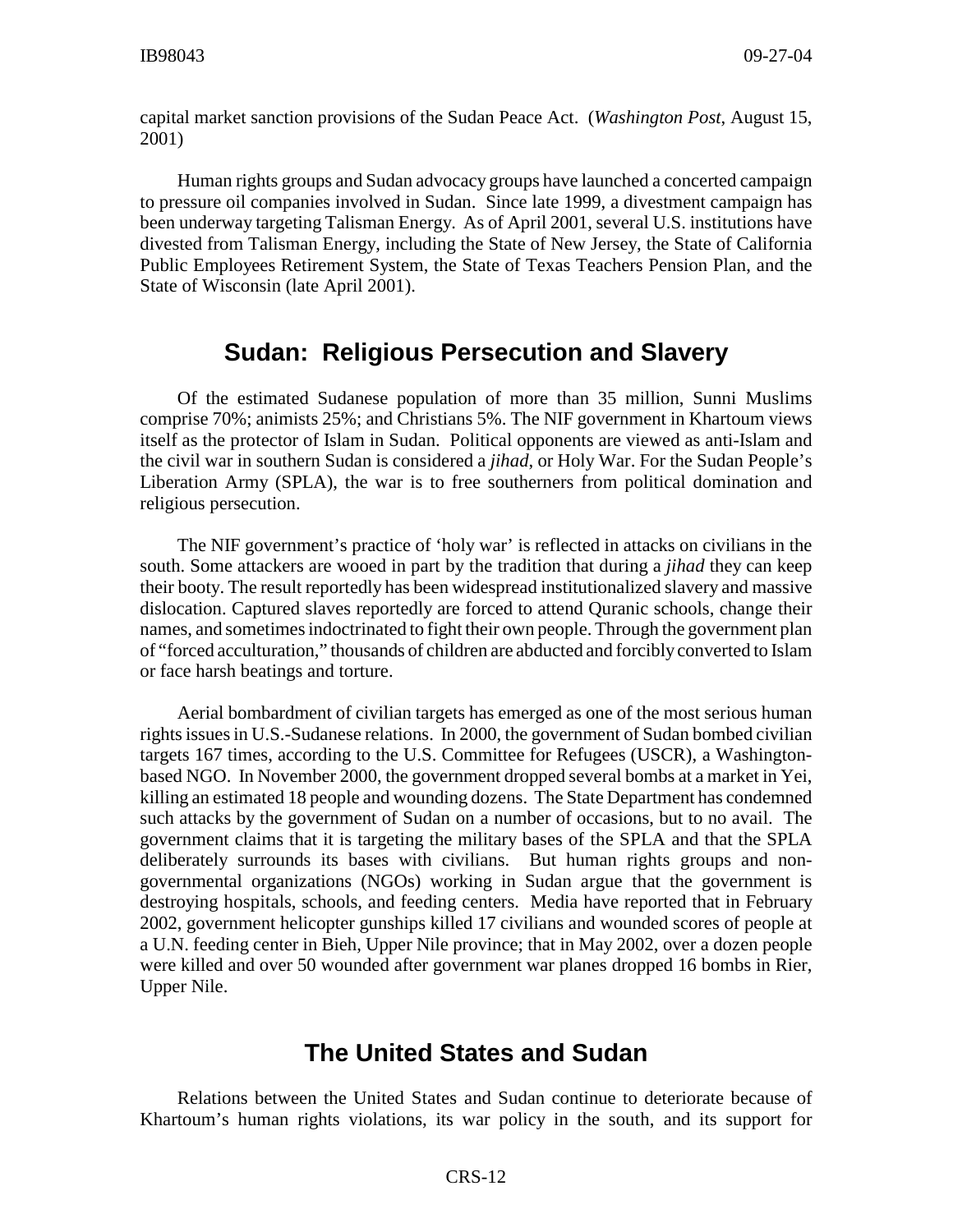international terrorism. In 1967, Sudan broke diplomatic relations with the United States because of American support for Israel in the Arab-Israel war. Relations were restored after several months. In 1973, the U.S. Ambassador and the Deputy Chief of Mission were assassinated in Khartoum by members of the Black September group, who were tried and sentenced to life imprisonment in Sudan. Relations were further strained when Sudanese President Nimeri commuted the sentences of the assassins. In response, Washington recalled its new ambassador. In the mid-1970s, in the face of Soviet expansion in the Horn of Africa and the fall of Ethiopia into the Soviet sphere of influence, relations with the Nimeri regime began to improve. Nimeri's support during Operation Moses, in which an estimated 7,000 Ethiopian Jews were airlifted to Israel through Sudan, further strengthened U.S.-Sudanese relations, but later contributed to the ouster of Nimeri from power. Relations became strained once again when the democratically elected government of Sadiq el-Mahdi was ousted in a military coup in 1989. Since the military takeover, human rights abuses by the military junta have become a major source of tension between the two countries. The war in the south has also been a thorny issue in U.S.-Sudanese relations.

Another issue in U.S.-Sudanese relations is Sudan's role in support of international terrorism. Some Members of Congress have been instrumental in pushing a tougher Sudan policy and played a key role in the decision to put Sudan on the list of states that sponsor terrorism and to appoint a special envoy for Sudan. The State Department rejected congressional calls for a special envoy in December 1993. The Department argued that a U.S. special envoy would undermine regional and former President Carter's peace efforts. In a December 6, 1993 letter to Members of Congress, the Administration said the appointment of a special envoy "would send the erroneous impression that the U.S. is becoming directly involved, since Khartoum has made it clear that it rejects a role by the U.S. in the peace process." However, persistent pressure by some Members of Congress led to a reversal of State's position in early 1994, at the insistence of the National Security Council (NSC) at the White House. The Clinton Administration appointed former Representative Harry Johnston in late 1999. The Bush Administration appointed former Senator John Danforth in September 2001.

### **The Bush Administration and Current Policy Debate**

In late 2000, Washington defeated efforts to lift United Nations sanctions on Sudan and prevented Sudan from becoming Africa's representative in the United Nations Security Council. Senior U.S. officials met with Sudanese government officials in 2000 to inform Sudanese officials what it would take to improve relations. U.S. security officials also spent several months in Khartoum talking with Sudanese security officials on terrorism. President Bush has mentioned Sudan twice in his speeches in the last two months, condemning human rights violations by the Bashir government. In early March 2001, Secretary of State Colin Powell told members of the House International Relations Committee that Sudan is a priority to him and the Administration.

Advocates of a tough U.S. policy towards the NIF government seem prominent in the policy debate and appear to have the sympathy of senior Administration officials and Members of Congress from both parties. In mid-2001, senior congressional leaders joined Sudan advocates in condemning the government of Sudan and at a press conference on Capitol Hill, Majority Leader Richard Armey (R-TX), Representative Charles Rangel (D-NY), and the NAACP announced the formation of a bipartisan Sudan Caucus. Advocates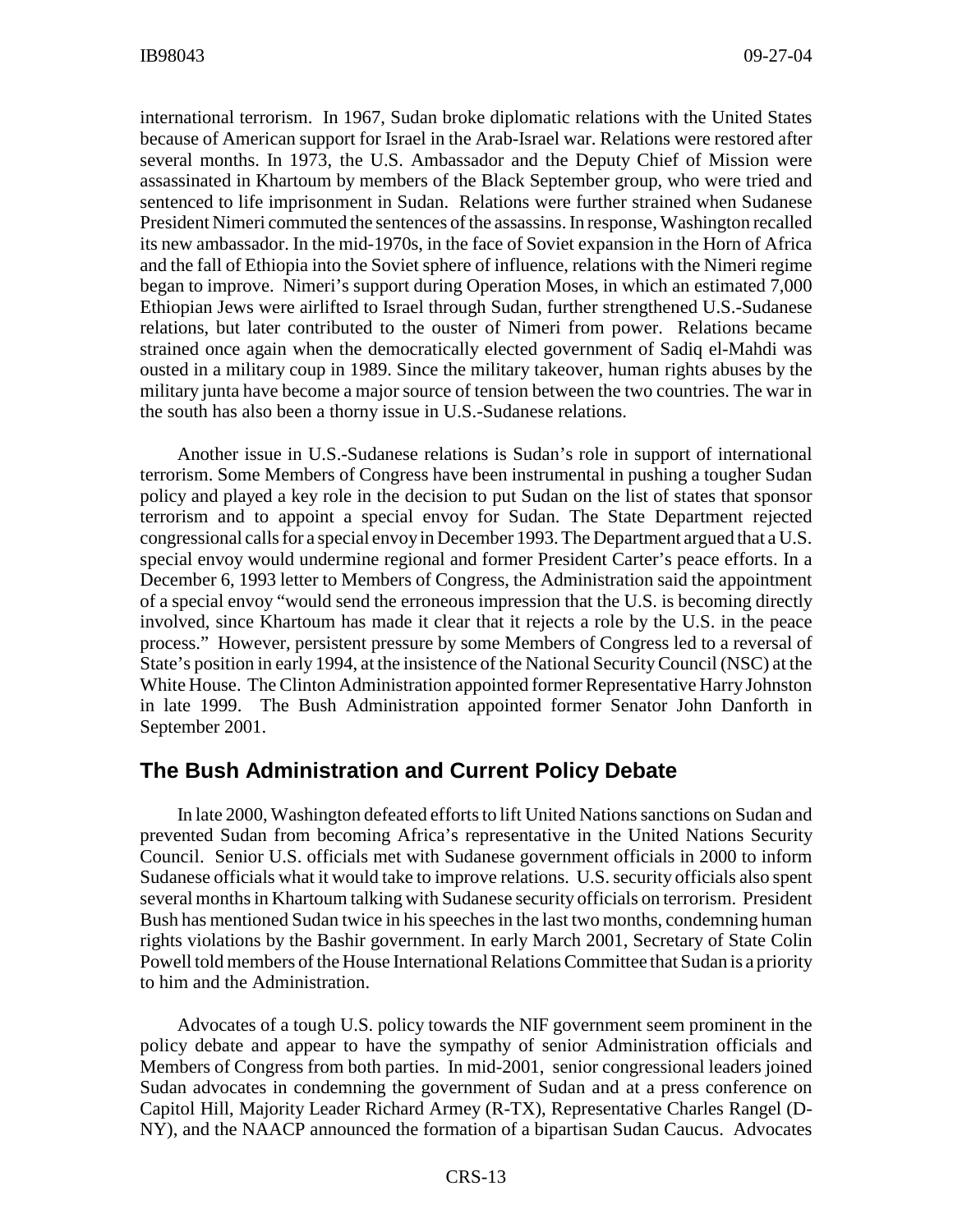of a tough Sudan policy favor additional sanctions, appointment of a high-profile Special Envoy, and active U.S. engagement in peace efforts. They oppose the staffing of the U.S. embassy in Sudan and some favor support for opposition forces. These advocates would like the United States government to take specific measures to address slavery and aerial bombardment of civilian targets. Some who favor a policy of engagement argue that the policy of containment and isolation has failed to produce tangible results and that the United States itself is now isolated.

A report by the Center for Strategic and International Studies (CSIS) argues that the United States should focus on ending the war and engage the government of Sudan in dialogue.<sup>1</sup> The report argues that "in the past two years, Sudan's rising oil production has shifted the balance of military power in the government's favor at the same time that significant internal rifts have surfaced in Khartoum." The report contends that "in this fluid context, the United States possesses significant leverage. Among the major powers, it is the lone holdout in renewing a dialogue with Khartoum." The authors of the report support the full staffing of the U.S. embassy, a U.S.-supported peace process, and a "One Sudan, Two Systems" formula to preserve the unity of the country. The CSIS report drew fire from Sudan activists and has triggered a sharp debate on U.S. policy toward Sudan.

### **The Clinton Administration and Sudan**

In May 1996, then U.S. Ambassador to the United Nations, Madeleine Albright, reportedly called Sudan "a viper's nest of terrorism." The United States closed its embassy in Khartoum in February 1996 and moved the remaining embassy personnel to Nairobi because of security concerns. Moreover, the U.S. government has imposed a series of sanctions on the NIF regime over the years. Washington suspended its assistance program after the NIF-led coup in 1989, placed Sudan on the list of states that sponsor terrorism in August 1993, and supported United Nations Security Council sanctions on Sudan. The Clinton Administration expelled one Sudanese embassy official, who had been based in New York, for suspected links to an alleged plot to bomb the United Nations. (Goshko, John. "Sudanese Envoy at U.N. Ordered to Leave U.S." *Washington Post,* April 11, 1996. A17.) Another Sudanese diplomat, who was a suspect in the plot, left for Sudan.

On November 22, 1996, President Clinton announced the Administration's decision to ban senior Sudanese government officials from entering the United States as called for in Security Council Resolution 1054. On September 28, 2001, the United Nations Security Council lifted these sanctions. The Administration actively supported allies in the region affected by an NIF-sponsored destabilization campaign. The United States has provided an estimated \$20 million in surplus U.S. military equipment to Uganda, Eritrea, and Ethiopia. The non-lethal military assistance such as uniforms and communications equipment to the "frontline states" was intended to support them in fending off NIF's campaign of destabilization. Observers interpret U.S. support to these countries as a measure to contain, punish, and facilitate the downfall of the fundamentalist government in Khartoum.

In November 1997, the Clinton Administration imposed comprehensive sanctions on the NIF government after an exhaustive policy review. The sanctions restrict imports or

<sup>1</sup> *U.S. Policy to End Sudan's War*. Report of the CSIS Task Force on U.S.-Sudan Policy, Feb. 2001.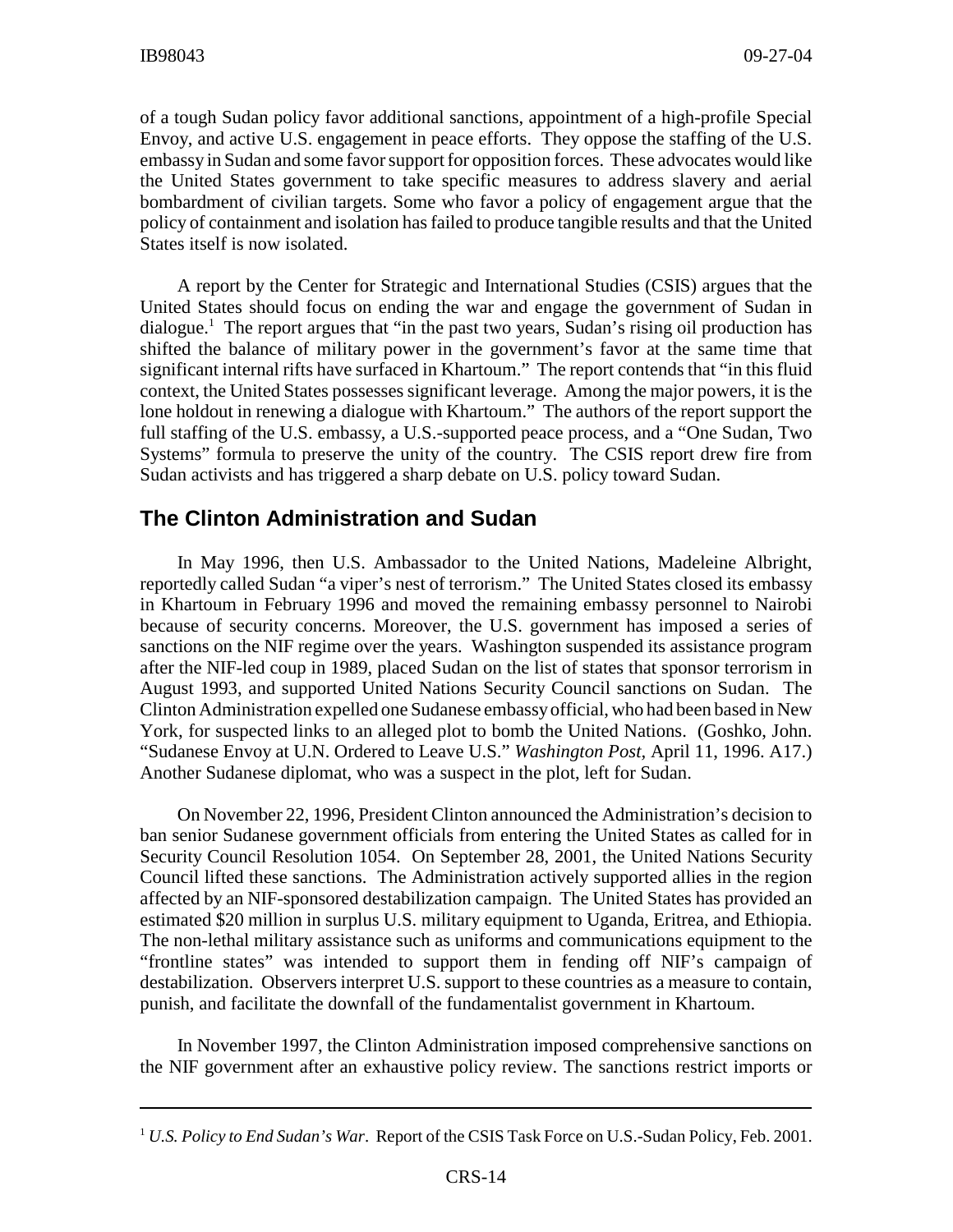exports from Sudan, financial transactions, and prohibit investments. In making his case for the sanctions, President Clinton stated that "the policies and actions of the government of Sudan, including continued support for international terrorism; ongoing efforts to destabilize neighboring governments; the prevalence of human rights violations, including slavery and the denial of religious freedom, constitute extraordinary threat to the national security and foreign policy of the United States." (Text of the executive order can be found at the U.S. Department of the Treasury's Office of Foreign Assets Control website at [http://www.treas. gov/offices/enforcement/ofac/legal/sudan.html].)

# LEGISLATION

### **H.Res. 194 (Capuano)**

Called for an end to slavery and human rights abuses in Sudan. Introduced April 10, 2003. Passed House July 16, 2003.

### **H.Con.Res. 402(Tancredo)**

Calls for an investigation of Sudanese officials involved in international terrorism. Introduced March 30, 2004.

### **H.Con.Res. 403 (Wolf)**

Condemns the government of Sudan for violations of human rights in Darfur State. Introduced April 1, 2004; passed House May 17, 2004.

#### **H.Con.Res. 467 (Payne)**

Declares the humanitarian crisis in Darfur, Sudan as genocide. Introduced June 24, 2004; passed House July 22, 2004.

#### **S. 2705 (Biden)**

Condemns the government of Sudan for violations of human rights and authorizes funds in support of peace and for humanitarian purposes. Introduced July 21, 2004.

#### **S. 2720 (Lugar)**

Condemns the government of Sudan for violations of human rights in Darfur. Authorizes \$300 million, including \$200 for Darfur. Introduced July 22, 2004.

#### **S.Con.Res. 133 (Brownback)**

Declares genocide in Darfur, Sudan. Introduced and passed Senate July 22, 2004.

### **S.Con Res. 137 (Frist)**

Urges the United Nations to suspend Sudan from the United Nations Human Rights Commission. Introduced September 15, passed same day. Passed House September 22.

#### **S. 2781 (Lugar)**

Calls for comprehensive peace in Sudan, authorizes \$300 million for humanitarian and development purposes, and proposes sanctions. Introduced September 9, passed with amendments by Unanimous Consent.